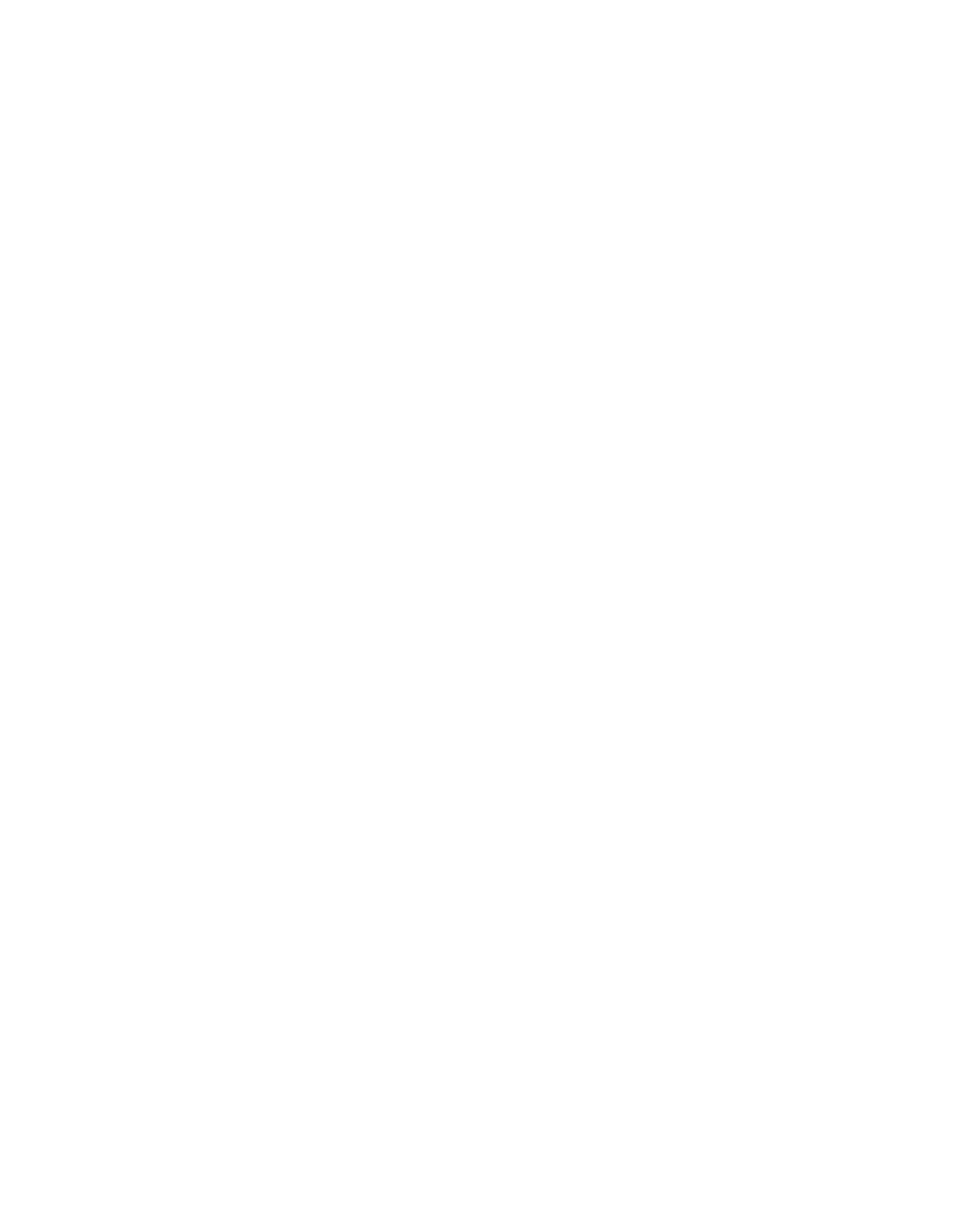

# State of New Mexico

# **The Honorable Bill Richardson, Governor**

 **New Mexico Department of Health**

Michelle Lujan-Grisham, Secretary

**Public Health Division** Kristine Suozzi, Director Patsy Nelson, Deputy Director Robert Horwitz, Deputy Director

**Health Systems Bureau** Mary Altenberg, Bureau Chief Harvey Licht, Director, Primary Care and Rural Health Office

## **Offi ce of Oral Health, Health Systems Bureau**

Ken L. Reid, Special Projects Coordinator

Rudy F. Blea, Program Director Carol Hanson, Former Acting Program Manager

#### **Acknowledgements**

This report was prepared with the generous help of Larry Compton of the University of New Mexico Bureau of Business and Economic Research; Robert Pine and Karen Beezhold of the New Mexico Environment Department; Charles Wiggins of the New Mexico Tumor Registry; staff and members of collaborating agencies and NM Oral Health Surveillance Systems Advisory Committee listed at the end of this document; Carol Hanson, Judy Lopez, and Rudy Blea of the Office of Oral Health of the New Mexico Department of Health; in the Health Systems Bureau: Mary Altenberg, Chief; Harvey Licht, Director, Office of Primary Care and Rural Health; and Ken L. Reid, Special Projects Coordinator. Kathleen Kimler Altobelli gathered data and drafted this report under contract number 06/665.0200.0038 with the New Mexico Department of Health, State of New Mexico. Ssu Weng revised the draft and did the layout. Funding was provided by State Oral Health Collaborative Systems Grant, # H47MCO1945, Health Resources Services Administration, US Department of Health and Human Services.

#### **Suggested citation**

Health Systems Bureau and Office of Oral Health. New Mexico Oral Health Surveillance System Special Report on the Border Counties, 2006. Santa Fe, NM: Health Systems Bureau, Public Health Division, NM Department of Health, 2006.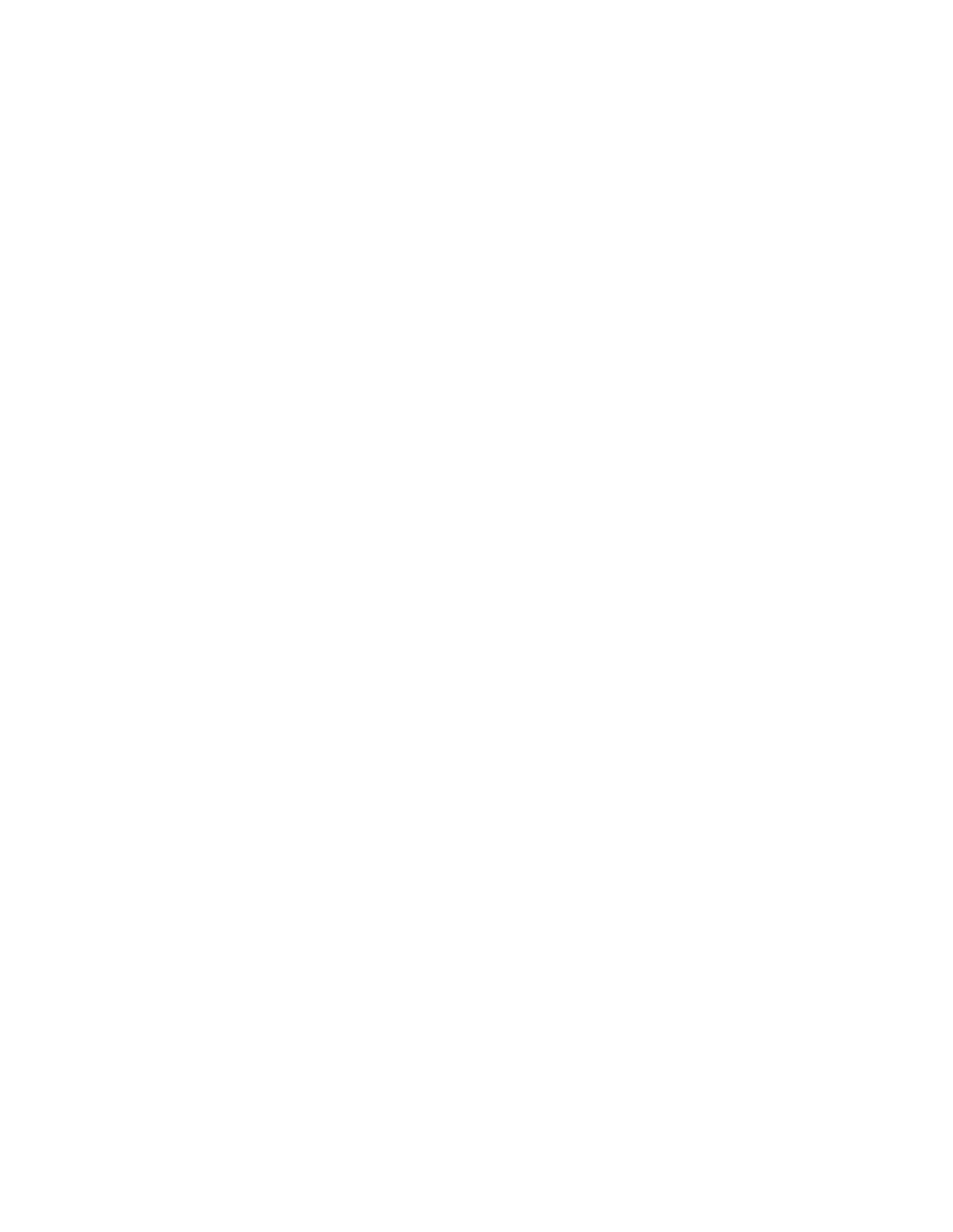## **1. Introduction**

**This report highlights data available from the NMOHSS data bank for the six border counties: Doña Ana, Grant, Hidalgo, Luna, Otero, and Sierra. It focuses on demographics, the provision of sealants, oropharyngeal cancer, and fl uoride levels in the public water supply. This and additional information, available from the NMOHSS, may help current public health initiatives in the six-county Border Health Region.**

During the development of this report, it became obvious that better data are needed to guide public health programs in the Border Region. No open-mouth survey data is available to assess the state of children's oral health. This report presents information on sealants among seven- to nine-year olds from two different sources.

The number of cases of cancer of the oral cavity and pharynx has increased in the three ten-year periods since 1973, although the yearly figures are erratic due to the relatively small number of cases. However, the incidence rates for males have declined, although they remain more than double the rate for females. The percentage of cases detected at the earliest stage was lower during 1993-2002 than during 1973-1982.

Currently available data indicate that the public water supply systems of the region are providing more than 74% of the population with a level of fluoride that is either too low to prevent caries or high enough to risk fluorosis. Some of the public water supply systems have naturally occurring fluoride levels that exceed allowable levels.

## Interpreting text and tables

In the text, terms such as "significant, "associated with," "less than," or "more than" refer to statistically significant differences. Terms such as "similar" or "no difference" mean that differences were not statistically significant. Expressions such as "apparent" or "seemed" mean that we need more statistical tests to draw conclusions about whether differences were statistically significant. In general, lack of significance is due to small sample size (there may be a true difference, but the survey did not include enough respondents to show this).

## **Confi dence intervals**

For surveys, special calculations are done to account for the survey design. These calculations usually include weights, allowing each respondent to "speak" for several others. The resulting estimates refer to the entire population of interest (not just the respondents). These estimates must be reported with a margin of error, the 95% confidence interval (95% CI). In this document, if the 95% CIs do not overlap, differences are significant. However, sometimes, differences are significant even if the 95% CIs overlap.

## **2. Demographics**

Table 1 shows population estimates for the six counties from both the Bureau of Business and Economic Research (BBER) of the University of New Mexico<sup>1</sup> and the U.S. Census Bureau.<sup>2</sup> The six border counties are home to approximately 17% of the NM population. Within these counties, the majority (57%) of the population resides in Doña Ana County.

The US Census Bureau estimated that approximately 7% of the population of the six border counties was under the age of 5 years, 23% were 5 to 19 years old, 56% were 20 to 64 years, and 14% were age 65 or older. In the 2003- 2004 school year, the 132 schools of the twelve public school districts of the region enrolled 59,804 students: these children accounted for 19% of all enrolled children, 25% of the Hispanics, 23% of the students eligible for the free lunch program, and 52% of the migrant students enrolled in New Mexico's public schools.3 More than two-thirds of the region's public school students (68%) were eligible for free or reduced lunch programs.

Approximately 25% of the population was enrolled in Medicaid as of July 31, 2005; 65% of these Medicaid enrollees were under the age of twenty-one. Sixteen percent of the border county population was enrolled in Medicare.4

According to information provided by NM Health Resources, there were 2,658 persons per dentist in Doña Ana County and 2,925 persons per dentist in the six border counties: 112 dentists in the six border counties (70 in Doña Ana, eighteen in Grant, two in Hidalgo, five in Luna, twelve in Otero and five in Sierra County).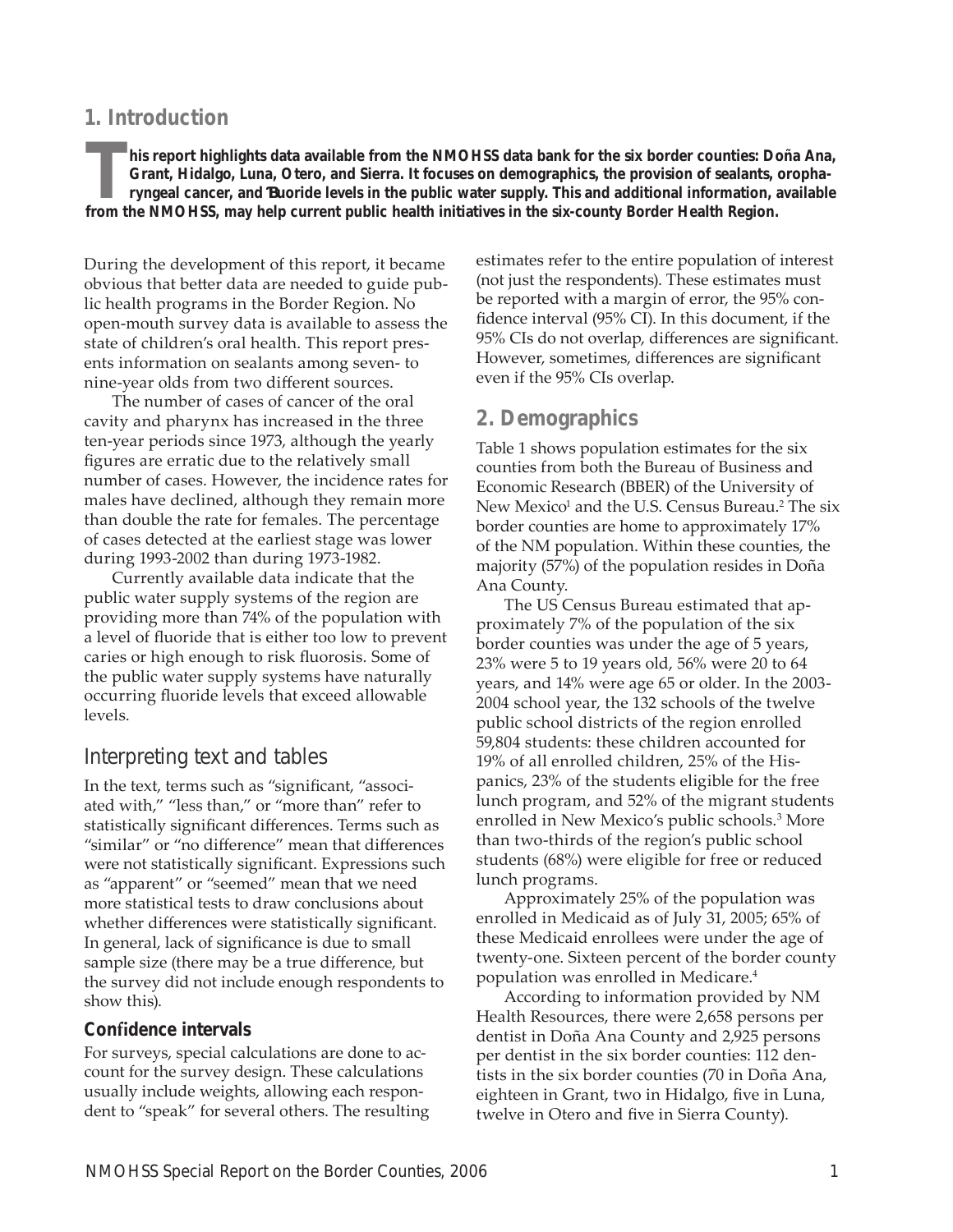#### **TABLE 1.**

Population estimates for the six Border Counties by the Bureau of Business and Economic Research (BBER) of the University of New Mexico and the U.S. Census Bureau, as of 7/1/2004

|                            |                        | <b>UNM BBER</b><br>7/1/2004             |                       | <b>US Census</b><br><b>Bureau</b><br>7/1/2004 | Difference in<br>estimates         |
|----------------------------|------------------------|-----------------------------------------|-----------------------|-----------------------------------------------|------------------------------------|
| County                     | Population<br>estimate | % of the<br><b>Border</b><br>population | % of NM<br>population | Population<br>estimate                        | <b>BBER</b> minus<br><b>Census</b> |
| Doña Ana                   | 185,872                | 1                                       | $\mathbf 0$           | 186,095                                       | $-223$                             |
| Grant                      | 31,337                 | $\mathbf 0$                             | $\mathbf{0}$          | 29,443                                        | 1,894                              |
| Hidalgo                    | 5,918                  | $\mathbf 0$                             | $< 1\%$               | 5,186                                         | 732                                |
| Luna                       | 26,350                 | $\mathbf 0$                             | $\mathbf{0}$          | 26,129                                        | 221                                |
| Otero                      | 63,190                 | $\mathbf 0$                             | $\mathbf 0$           | 63,282                                        | $-92$                              |
| <b>Sierra</b>              | 13,647                 | $\overline{0}$                          | $\mathbf{0}$          | 12,961                                        | 686                                |
| The six Border<br>Counties | 326,313                | 1                                       | $\mathbf{0}$          | 323,096                                       | 3,217                              |

## 3. Sealants

Healthy People 2010 Objective 21-8 is to increase the proportion of children who have received dental sealants on their molar teeth.<sup>5</sup> For children aged 8 years, the 2010 target is 50%. Pit and fissure sealants protect newly erupted permanent molar teeth from developing caries. Sealants are also recommended for a second group of molars that erupts during adolescence. In the Border Region, children can receive sealants outside of school at a private dental clinic or at one of the four Rural Primary Health Care Act (RPHCA) clinics; or at school from a private vendor who treats Medicaid enrollees or from the Office of Oral Health (ODH) of the NM DOH sealant program. The ODH twoyear program is available only to schools with 50% or more of enrolled children eligible for the free or reduced lunch programs. Recruitment targets all second grade students at a participating school. Parental permission is required for participation in the program.

During the 2004-2005 school year, the ODH sealant program visited twenty-nine schools in the six-county Border Region, placing sealants on one or more teeth of 1,316 (40%) of the 3,279 students enrolled in second or third grade during the 2004-2005 school year. The 1,316 students receiving sealants were 59% of the 2,228 with parental permission to participate, and 95% of the 1,388 students for whom sealants were recommended (Table 2).

Barriers to application of sealants included absence on the day(s) services were provided, existing caries in the tooth to be sealed, inability to comply with the program requirements (strong gag reflex or other behavioral issue), incomplete eruption of teeth, or sealants already in place. The four molar teeth targeted in this program cannot be sealed or recommended for sealing until their eruption has reached a certain stage of completion; the timing of this eruption varies among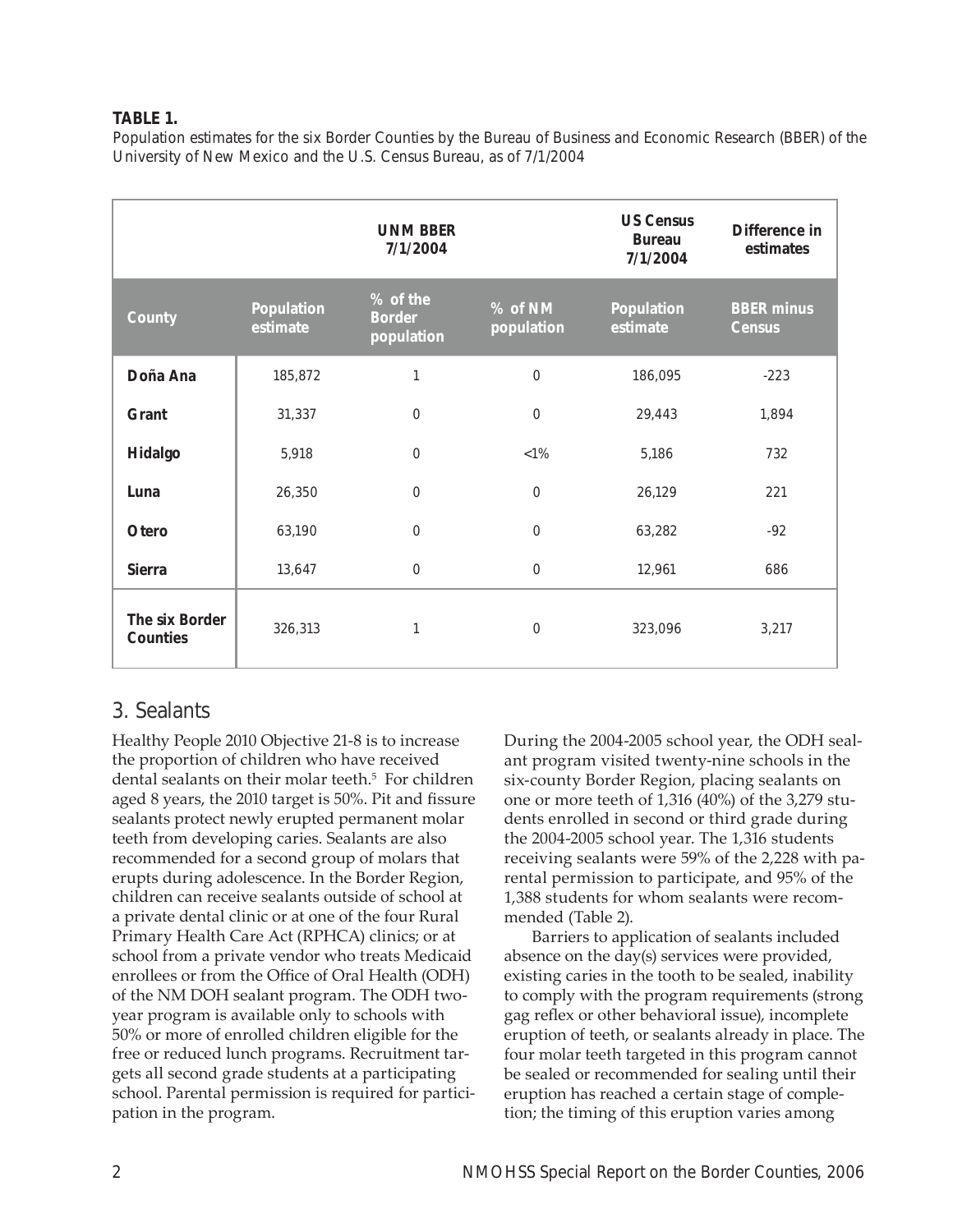children and can be later than third grade. Students may receive sealants in this program either as second or third graders or as both, depending on the status of their teeth. During the 2003-2004 school year, 775 second graders received sealants (data not in table), but it is unknown how many of these children did not receive sealants as third graders in 2004-2005, or how many non-participants received sealants. Thus, the ODH services provided during one school year provide a lower bound for this population: *at least* 40% of the enrolled second and third graders had received at least one sealant by the end of the school year 2004-2005.

#### **TABLE 2**

Office of Oral Health Sealant Program, six -county border region: numbers and percentages of students with various levels of participation, 2004-2005 school year:

|                                            | No. of<br>2nd<br>graders | No. of<br>3rd<br>graders | No. of<br>2 $nd & 3rd$<br>graders | % of the eligible<br>2nd $&$ 3rd<br>graders |
|--------------------------------------------|--------------------------|--------------------------|-----------------------------------|---------------------------------------------|
| Students                                   |                          |                          |                                   |                                             |
| Who were enrolled (eligible)               | 1684                     | 1595                     | 3279                              | 100.0                                       |
| Who participated (parents gave permission) | 1249                     | 979                      | 2228                              | 67.9                                        |
| Who were screened                          | 1190                     | 956                      | 2146                              | 65.4                                        |
| For whom the dentist recommended sealants  | 990                      | 398                      | 1388                              | 42.3                                        |
| Who received one or more sealants          | 942                      | 374                      | 1316                              | 40.1                                        |

Dental providers in the six-county Border Region filed sealant claims through Delta Dental for 192 children between the ages of seven and nine during the calendar year 2005. Of these children, 125 (65%) received four sealants. While the Border Region dental providers also filed claims, it is impossible to determine the number of dental patients of a given age who have at least one sealant, but at least 24% of children between the ages of seven and nine who were seen by these providers in 2005 did have at least one sealant. Topical fluoride treatments were given to 89% of the children of this age group, and 35% received one or more restorations.

Providers working through Delta Dental treated a total of 1,236 children aged five to nine, or approximately 5% of the estimated 22,790 children of this age in the region. NMOHSS does not currently have information on the number of children in the Border Region who received sealant services provided via other dental plans, self-pay, RPHCA dental clinics, or Medicaid. An open-mouth survey such as the Basic Screening Survey is essential to estimate the percentage of the population of eight-year olds who have received sealants.

**4. Oral and pharyngeal cancer**

## **Public health importance**

Oral and pharyngeal (oropharyngeal) cancer comprises a diversity of malignant tumors that affect the oral cavity and pharynx (mouth and throat). The Healthy People 2010 Objective 21-6 is to increase the percentage of oral and pharyngeal cancers detected at the earliest stage, with a national target of 50%, from a baseline of 35% at Stage 1 (localized) detected in 1990-1995. Visual examination during regular preventive dental visits can detect lesions of oral cancer. This provides another incentive for promoting annual dental visits.

Increasing early detection of lesions improves the five-year survival rate and helps to reduce illness and death. National survival rates for oral cancer have not improved substantially over the past 25 years. The national five-year relative survival rate for persons with oral cancer diagnosed at a localized stage is 81 percent. In contrast, the five-year survival rate is only 51 percent if the cancer has spread to regional lymph nodes at the time of diagnosis, and is only 29 percent for persons with distant metastases.<sup>6</sup>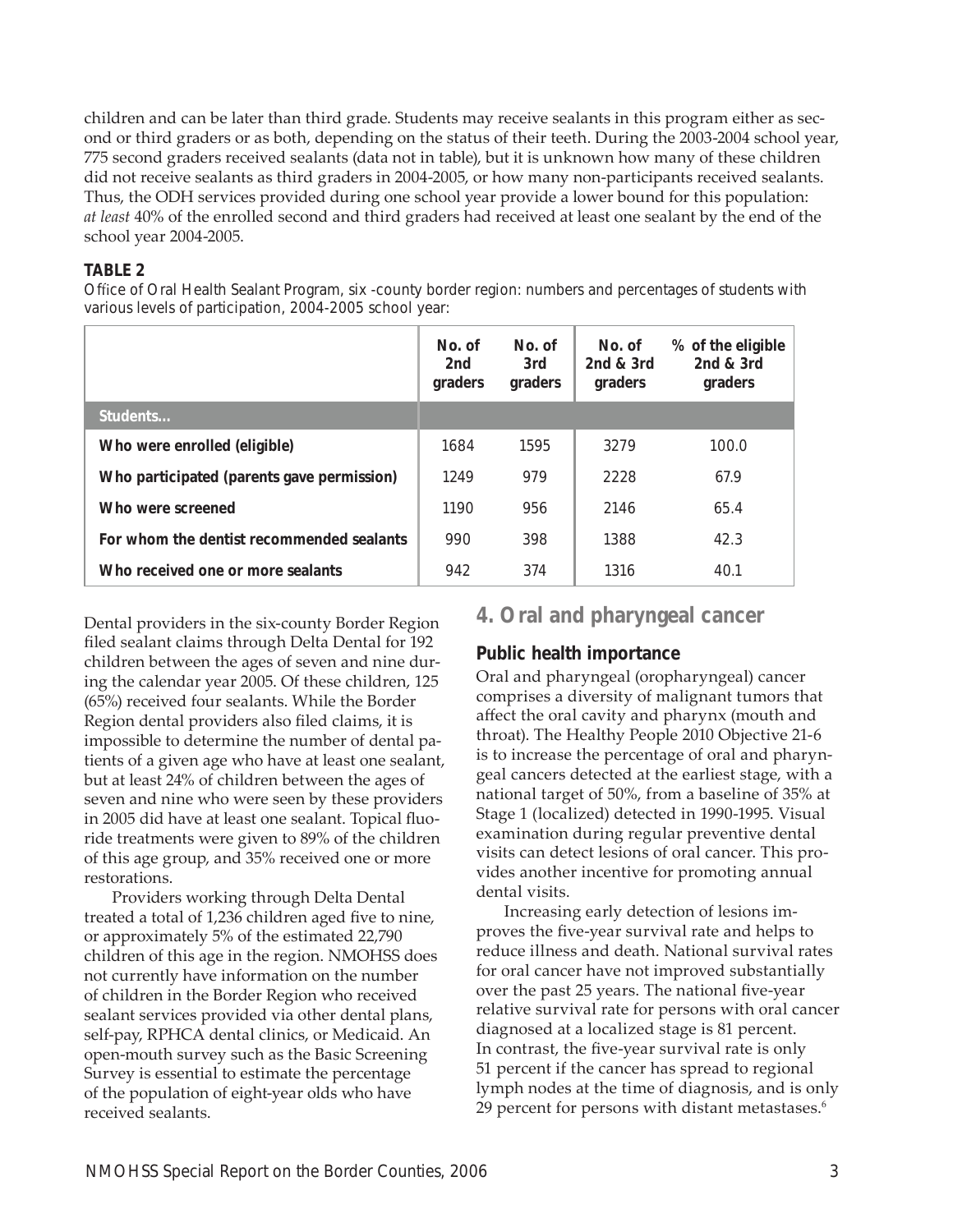Known risk factors include use of tobacco products and alcohol. The risk of oral cancer is increased six to 28 times in current smokers. Alcohol consumption is an independent risk factor and, when combined with the use of tobacco products, accounts for most cases of oral cancer in the United States and elsewhere.7 People should also avoid other potential carcinogens, such as unprotected sun exposure (a risk factor for lip cancer), and should use lip sunscreen and hats.

#### **Oral and pharyngeal cancer in New Mexico**<sup>8</sup>

From 1973-2002, there were 4,057 cases of these cancers reported in New Mexico, with 636 (15.7%) occurring in residents of the six border counties. National, New Mexico and regional incidence rates are higher for males than for females, and also vary by race and ethnicity. For

1993-2002, the state-wide age-adjusted rates were 18.1 for non-Hispanic white males, 7.1 for non-Hispanic white females, 11.1 for Hispanic males, and 3.4 for Hispanic females. For females, both New Mexico as a whole and the six counties of the Border Region exceeded the 50% early detection target for 1998-2002 (the last 5-year period for which data are available. For males, 49% of the cases in males were detected at the earliest stage in the Border Region and 51% in New Mexico statewide.

Table 3 shows age-adjusted incidence rates, number of cases, and the percentage of the diagnosed cases that were diagnosed at the earliest stage (Stage 1 or localized). Males had a higher incidence rate than females in every race/ethnicity group. Figure 2 illustrates the dramatically higher incidence rates for males compared to females and the increasing number of cases over the last 30 years.

#### **TABLE 3.**

Cancer of the oral cavity and pharynx for the six-county Border Region and the state of New Mexico: incidence rates, number of cases, and percentage diagnosed at the earliest stage. Rates are per 100,000 and age-adjusted to the 2000 US standard population standard (19 age groups - Census P25-1130).

|                                     |                      | Six border counties |       | <b>New Mexico</b>                   |      |       |                                     |
|-------------------------------------|----------------------|---------------------|-------|-------------------------------------|------|-------|-------------------------------------|
| Gender                              | Year of<br>diagnosis | Rate                | Cases | % diagnosed<br>in earliest<br>stage | Rate | Cases | % diagnosed<br>in earliest<br>stage |
| Female                              | 1973-1982            | 5.2                 | 38    | 53%                                 | 5.9  | 292   | 49%                                 |
| Female                              | 1983-1992            | 4.8                 | 52    | 56%                                 | 5.7  | 385   | 52%                                 |
| Female                              | 1993-2002            | 5.3                 | 80    | 51%                                 | 5.7  | 500   | 51%                                 |
| Female                              | 1973-2002            | 5.1                 | 170   | 53%                                 | 5.8  | 1177  | 51%                                 |
| Male                                | 1973-1982            | 21.5                | 139   | 58%                                 | 18.8 | 785   | 62%                                 |
| Male                                | 1983-1992            | 15.3                | 143   | 40%                                 | 17.7 | 967   | 45%                                 |
| Male                                | 1993-2002            | 13.9                | 184   | 49%                                 | 15.1 | 1128  | 48%                                 |
| <b>Male</b>                         | 1973-2002            | 16.0                | 466   | 49%                                 | 16.8 | 2880  | 51%                                 |
| Male and Female                     | 1973-1982            | 12.8                | 177   | 56%                                 | 11.8 | 1077  | 58%                                 |
| Male and Female                     | 1983-1992            | 9.6                 | 195   | 44%                                 | 11.0 | 1352  | 47%                                 |
| Male and Female                     | 1993-2002            | 9.2                 | 264   | 50%                                 | 10.0 | 1628  | 49%                                 |
| <b>Male and Female</b><br>1973-2002 |                      | 10.1                | 636   | 50%                                 | 10.7 | 4057  | 51%                                 |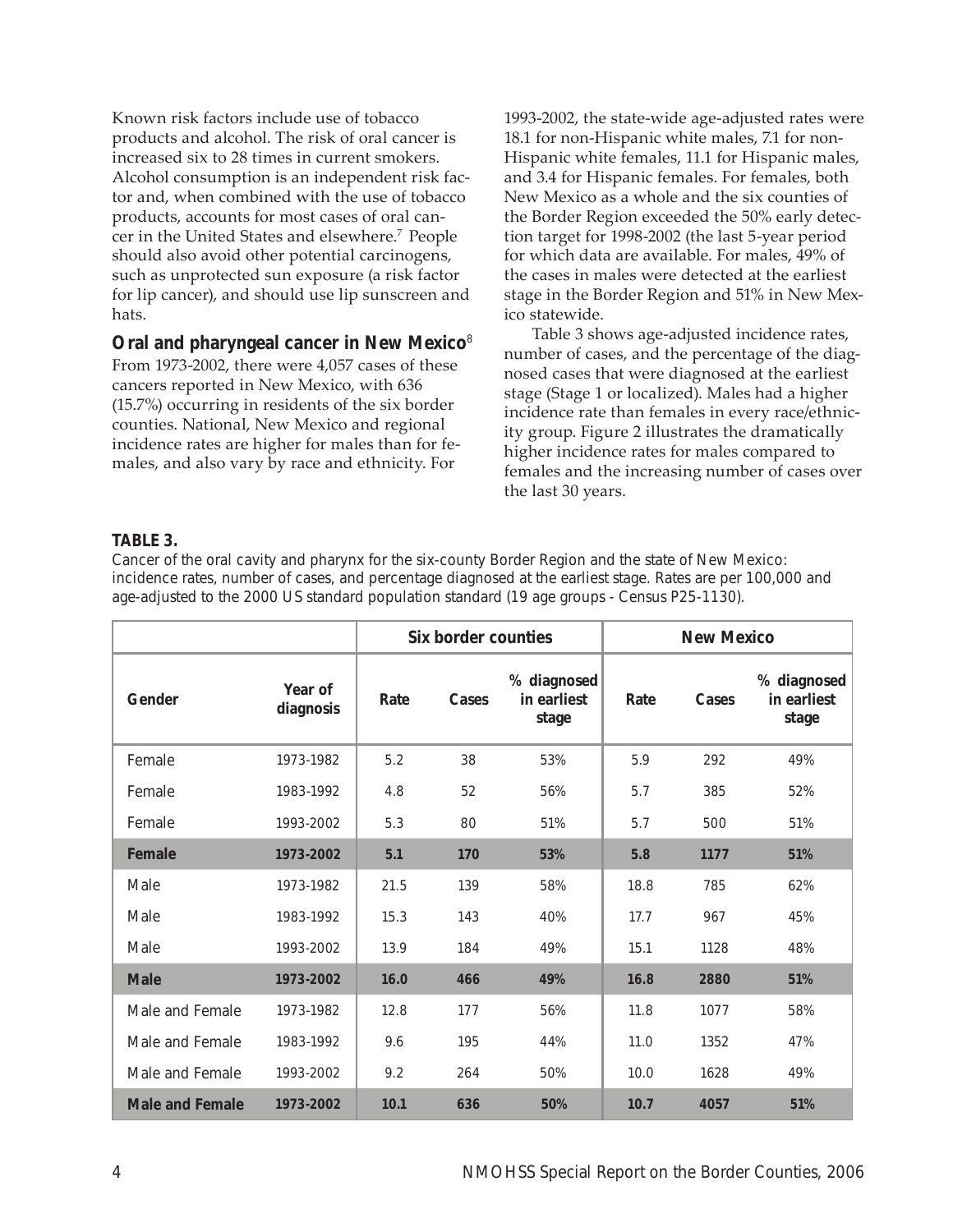

#### **FIGURE 3.**

Stage of diagnosis for cancer of the oral cavity and pharynx for the six-county Border Region: number of cases, by gender and 10-year period. Stages categorized as Stage 1, localized (earlier) or regional/ distant/unstaged (later).

## 5. Water fluoridation

## **Optimally fl uoridated water saves money**

Healthy People 2010 Objective 21-9 is for 75% of the U.S. population served by community water systems to have optimally fluoridated water. Public water systems are required to monitor their fluoride levels and correct excessive levels, but there is no required minimum level. Since 1962, the federal Public Health Service has recommended that public water supplies contain fluoride at concentrations between 0.7 and 1.2 mg/L in order to prevent dental caries. The EPAestablished Maximum Contaminant Level Goal (MCLG) for fluoride is currently  $4 \text{ mg/L}$ ; higher levels increase the risk of severe enamel fluorosis (discoloration, enamel loss, and pitting of the teeth during tooth development in children). If a system exceeds the MCLG, it is required to take corrective action and notify its users. The EPA's secondary maximum contaminant level (SMCL) is 2 mg/L, which is a guideline for reducing the occurrence and severity of (cosmetic) enamel fluorosis. The existing recommendation for optimal fluoride concentration depends on climate and consumption, and is based on the assumption that an adult drinks two liters of water per day.

Recently, the National Research Council of the National Academies recommended lowering the MCLG for fluoride and more study to determine the optimal MCLG.<sup>9</sup> Recent studies show that levels higher than 2 mg/L are linked to severe enamel fluorosis. The NRC also recommended

more study of the relationship of fluoride levels to bone fractures and skeletal fluorosis.

Community water fluoridation not only prevents dental caries, but also saves significant costs.10 Every \$1 invested in community water fluoridation is estimated to save \$38 in averted costs. The cost of these programs decreases with increasing population size.

## **Fluoridation in the border counties**

Because there is more than one water source for 77 of the 147 water systems tested, Table 4 shows minimum and maximum fluoride level for each system and the estimated population served. For the 70 systems with only one source, the minimum and maximum values are the same. Since the relative contributions of sources to the water supply are unknown, a single number for a multi-source system cannot be calculated.

#### *Fluoride levels are categorized by levels relevant to caries prevention:*

Too Low: all results less than 0.5 mg/L Adequate: all results between 0.5 mg/L and 2.0 mg/L Too high: all results over 2.0 mg/L Low + adequate: all results below 2.0 mg/L, witat least one below and one above 0.5 mg/L Low + high: at least one result below 0.5 mg/L and one above 2.0 mg/L Adequate + high: all results above 0.5 mg/L with at least one above 2.0 mg/L.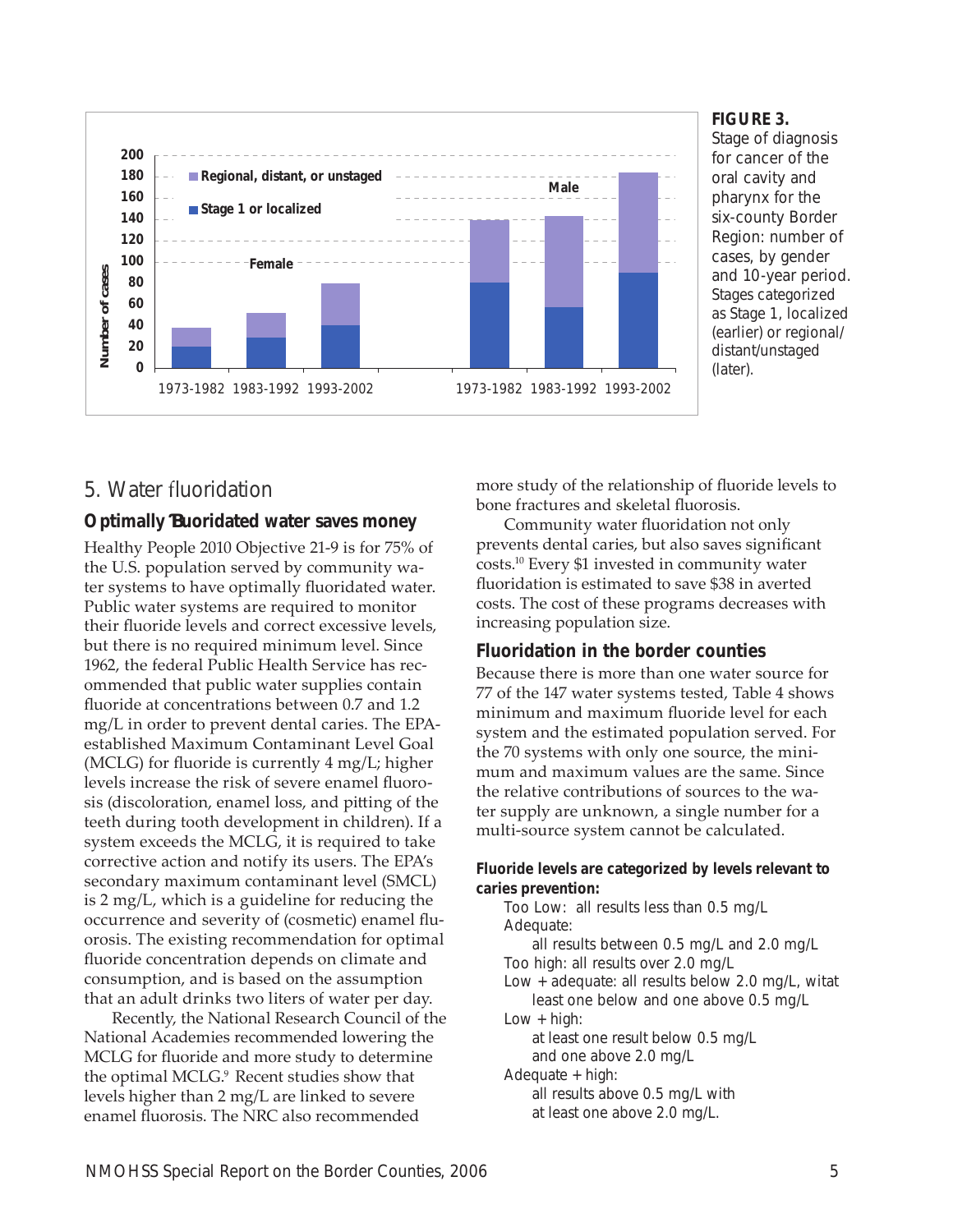"Too low" values are lower than recommended for caries prevention. The "Adequate for dental caries prevention" category is wider than the optimal range of 0.7 to 1.2 mg/L. "Too high" indicates fluoride values that exceed the current SMCL and are also higher than needed for caries prevention; the two largest values recorded in the data are 10.17 and 6.22 mg/L.

The fluoride level of any single source will vary over time; Table 4 is based on a single test of each source, not an average reading over time. In the column for minimum results, Table 4 shows that some of the water of systems serving 209,521 people had too low a fluoride level. Using just the maximum result, we find that all the system

water served to 62,035 people always had levels that were too low. Using both the minimum and maximum results, we see that 2,000 people were served by systems with at least one source testing too low and at least one source testing too high. The largest system in the border counties, the Las Cruces Municipal Water System, serves an estimated 81,025 people and had sixteen wells that tested below 0.7 mg/L (seven of which were below 0.5 mg/L) and eight wells that tested between 0.7 and 1.19 mg/L.

Figure 3 displays the data of Table 4 as a pie chart, highlighting that only 26% of the population served by public water supplies receives water from systems where all sources provided adequate levels of fluoride for caries prevention.

|                                       | <b>Maximum Test Result</b> |                           |        |         |
|---------------------------------------|----------------------------|---------------------------|--------|---------|
| Minimum Test Result                   |                            | Too Low Adequate Too High |        | Total   |
| <b>Too Low For Caries Prevention</b>  | 62,035                     | 145,486                   | 2,000  | 209,521 |
| <b>Adequate For Caries Prevention</b> |                            | 78,561                    | 5.592  | 84,153  |
| <b>Too High For Caries Prevention</b> |                            |                           | 6.926  | 6,926   |
| Total                                 | 62,035                     | 224,047                   | 14,518 | 300,600 |

#### **TABLE 4.**

Population served by caries prevention levels of fluoride, in 147 public water supply systems in the six-county Border Region. Most recent year of data, 2002-2005. The text above explains how fluoride levels are defined.

## **FIGURE 3.**

The population served by systems categorized using all test results, grouped by caries-prevention criteria described in text.



## **6. Other information**

The NMOHSS can provide more detailed information on the data files used for this report. Additionally, the NMOHSS maintains a data bank on various oral health topics that have not been included in this report and can provide analysis for special requests. The NMOHSS annual report contains additional information. The NMOHSS also maintains a library of publications related to oral health, including both print and electronic publications of federal agencies, national organizations and other states. The NMOHSS encourages entities with oral health care or data needs to join in the collaborative effort of building and maintaining an oral health data bank.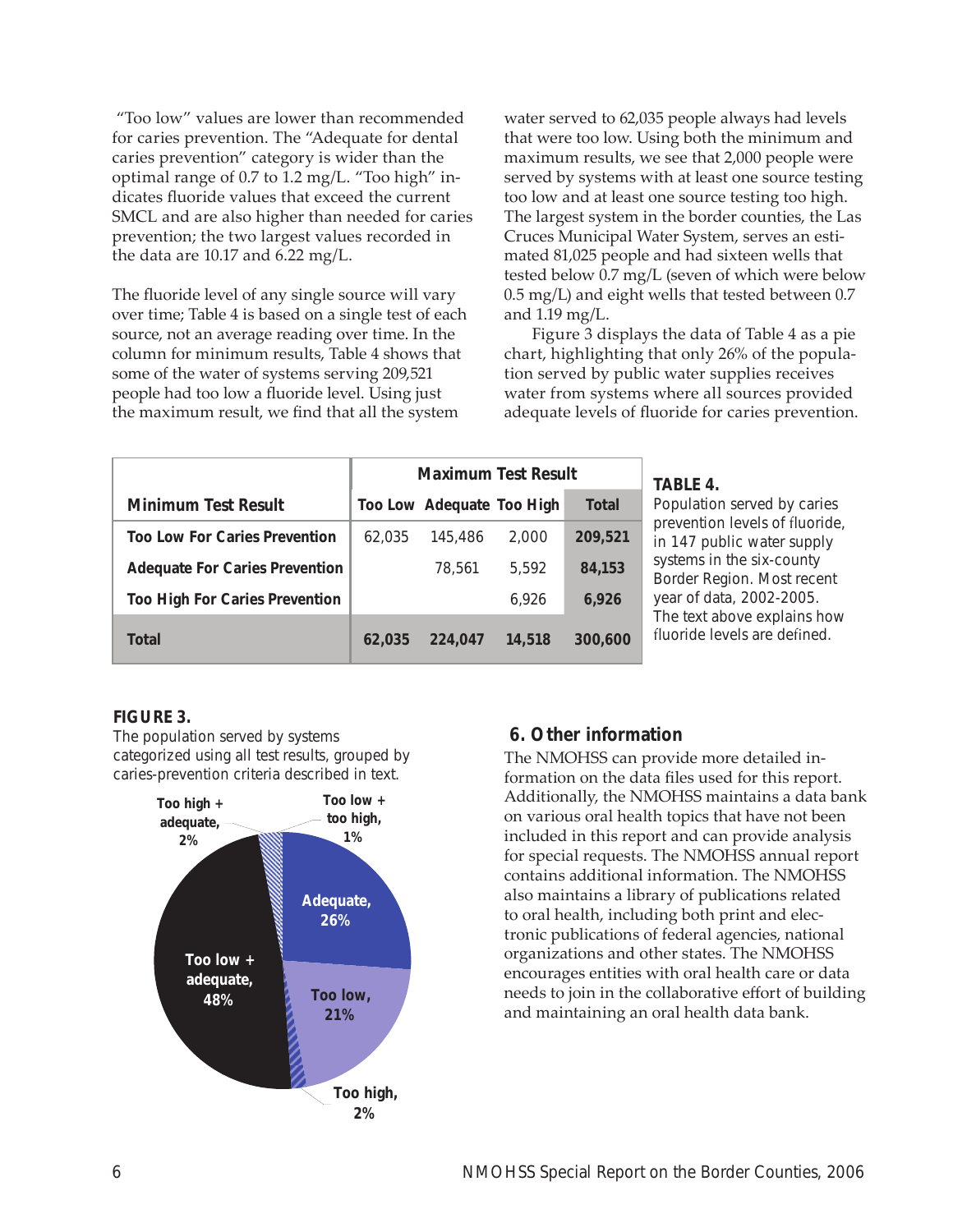## 7. Public health initiatives

The following public health initiatives are being conducted in the border region.

- The Healthy Gente/Healthy Border is a longrange planning tool through the year 2010 for the four U.S. Border States.
- The Healthy Gente program will develop preventive goals, objectives and strategies focused on 25 national health objectives defined in Healthy People 2010. One Healthy Gente objective is to increase the percentage of people using the oral health care system annually to 75%. The corresponding Healthy People 2010 objective 21-10 is, "Increase the proportion of children and adults who use the oral health care system each year," with the national target set at 56 percent.
- The Healthy Border program draws on the 20 indicators comparable to the Mexican Indicadores Nacionales de Salud.
- The Doña Ana County Commission has taken the lead in forming a comprehensive health program for the county, creating the Doña Ana County Health and Human Services Alliance, which has recently held four community forums on health care. The last forum, held in January 2006 and attended by about 35 providers, consumers and elected officials, focused on oral health. A report is currently being prepared and will include analysis of the community forums and relevant data, recommendations of goals, objectives and strategies to be established by the commission, and recommendations for actions to be taken.
- The Border Health Office (BHO), part of District III of the Public Health Division of the New Mexico Department of Health, began operations in 1993 and is located in Las Cruces, New Mexico.

## 8. Methods

#### **Oral Health Survey (Basic Screening Survey) of Third Graders**

The NMDOH Office of Oral Health (ODH) conducted a survey, "Make Your Smile Count," based on a protocol from the Association of State and Territorial Dental Directors (ASTDD) called *Basic Screening Surveys: an Approach to Monitoring Community Oral Health*. 11 ODH staff (dentists, dental hygienists, and assistants) incorporated the survey activities into their duties. Based on their examinations of children and other activities, they completed the survey, which provided oral health status data and information on access to care.

The sampling frame for the 1999-2000 survey consisted of a list of all public elementary schools provided by the State Department of Education. Enrollment figures were used to define two strata: counties with 3,000 or more elementary school students and counties with fewer than 3,000 students. In counties with 3,000 or more elementary school students, a one in ten random sample of schools was drawn. In counties with fewer than 3,000 students, two schools per county were randomly selected. All third grade students within a school were eligible to participate if they returned a positive consent form. A total of 2,181 questionnaires were returned, and 2,136 third grade children completed the direct observation of oral health examination. The statewide response rate for this survey was 47 percent. The data were weighted to account for the survey design. Estimates were not adjusted for non-response.

#### **Measurement of water fl uoridation**

In September 2005 the Drinking Water Bureau (DWB) of the New Mexico Environment Department provided test results for fluoride concentrations in the public water supply systems, based on water samples collected at least every three years. The DWB data file contains information on 147 public water supply systems in the six border counties, serving a population of 300,600 people, based on samples taken from 2002 through August 2005.

A population estimate is given for each system, but is not attributed to individual water sources. The population estimate is based on the number of residential connections to the water system and is a very rough estimate of the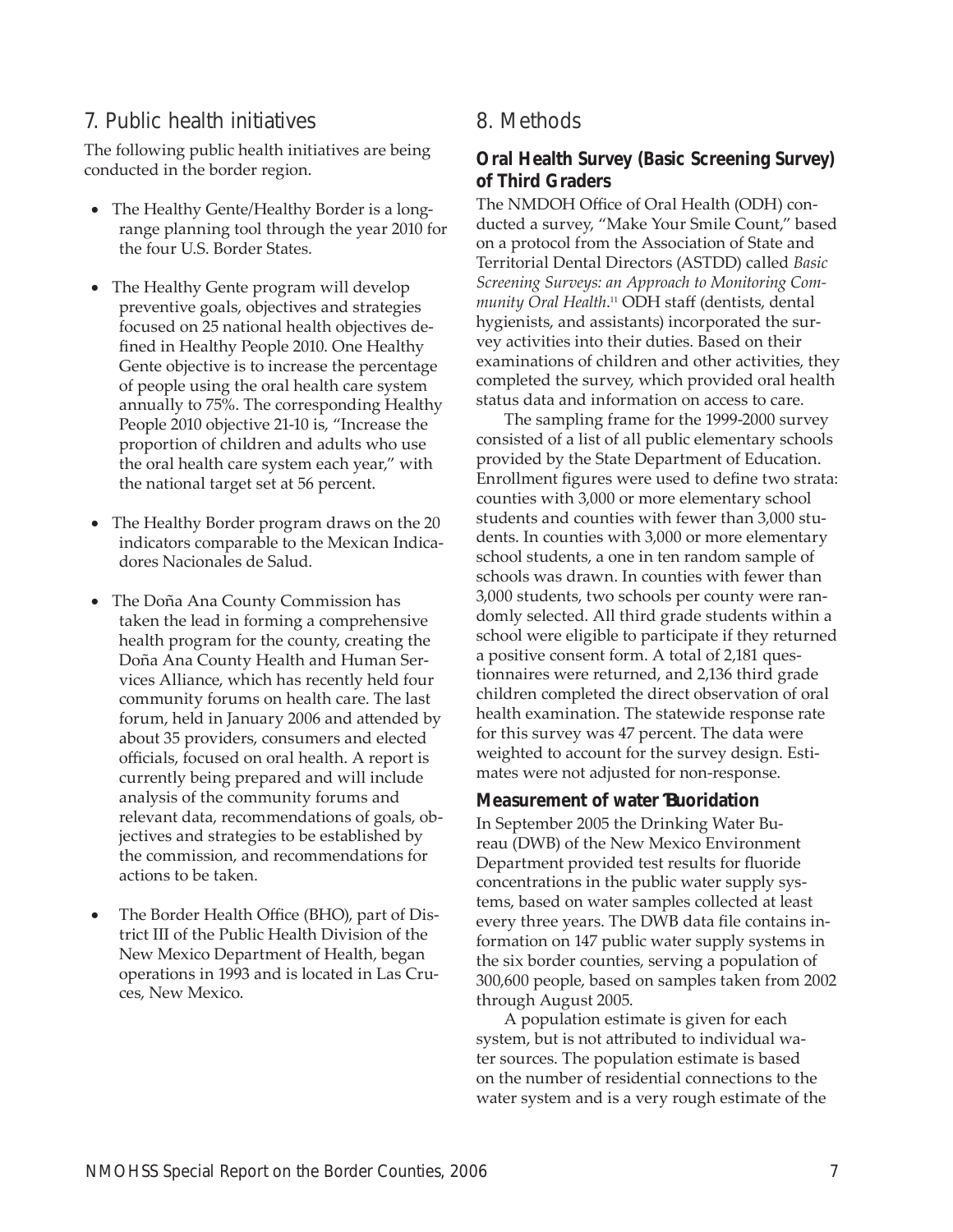number of people served by the system. The population estimates for the 147 systems equal 96% of the 2000 Census population for the six counties and 92% of the BBER 2004 population estimates. The Drinking Water Bureau does not maintain information on private wells or systems serving populations smaller than the EPA requirements for monitoring.

Seventy-seven of these 147 systems tested have more than one water source, resulting in fluoride concentrations for a total of 286 sources. All these systems except three systems serving 35,030 people in Otero County have ground water as their primary source. There are thirteen nontransient non-community water systems serving 7,773 people (eight systems serve schools and five serve industrial settings). The four transient noncommunity water systems serve only 386 people. There are 130 community water systems serving 292,441 people. The water systems do additional testing that is not included in the DWB data file and also make adjustments to distribution parameters and fluoride additions in response to this monitoring. The DWB file does not indicate whether the fluoride levels are solely the result of naturally occurring fluoride or include supplemental fluoride. Naturally occurring fluoride levels vary over time.

#### **Contacts for information about NMOHSS**

Rudy F. Blea, Program Director Office of Oral Health Health Systems Bureau NM Department of Health 1190 South St. Francis Drive Santa Fe, New Mexico 87502. Phone: 505-827-0837, Fax: 505-827-0924.

Carol Hanson, RDH, BS Office of Oral Health Health Systems Bureau NM Department of Heath 300 San Mateo NE, Suite 900 Albuquerque, NM 87108 Phone: 505-222-8685

## References

Bureau of Business & Economic Research, University of New Mexico, population estimates available at htt p://www.unm.edu/~bber/demograp2.htm

2 US Census data accessed 8/19/2006 at www.census. gov/ and NM data at http://factfinder.census.gov/servlet/

3 National Center for Education Statistics, accessed at http://nces.ed.gov/datatools/

4 NM Health Policy Commission, *2006 Quick Facts*, January 2006, pp. 25, 26, 28. Accessed at http://hpc.state. nm.us/QuickFacts/QuickFacts.htm

U.S. Department of Health and Human Services, *Healthy People 2010, 2nd edition.* Washington, DC: U.S. Government Printing Office; 2000. Oral health information accessed 8/21/2006 at http://www.healthypeople. gov/Document/tableofcontents.htm#Volume2

6 Ries LAG, Eisner MP, Kosary CL, Hankey BF, Miller BA, Clegg L, et al. (Eds). *SEER Cancer Statistics Review, 1975-2001, National Cancer Institute*. Bethesda, MD: National Cancer Institute, 2004. Accessed at http://seer. cancer.gov/csr/1975\_2001/

7 U.S. Department of Health and Human Services. *Oral Health in America: A Report of the Surgeon General.* Rockville, MD: U.S. Department of Health and Human Services, National Institutes of Health, National Institute of Dental and Craniofacial Research; 2000. NIH Publication No. 00-4713. Accessed 8/21/2006 at http://www.cdhp. org/Resources/USSurgeonGeneralPublicationsonOral-Health.asp

8 Surveillance, Epidemiology, and End Results (SEER) Program ( (www.seer.cancer.gov) SEER\*Stat Database: Incidence - SEER 9 Regs Public-Use, Nov 2004 Sub (1973- 2002), National Cancer Institute, DCCPS, Surveillance Research Program, Cancer Statistics Branch, released April 2005, based on the November 2004 submission, analyzed with Surveillance Research Program, National Cancer Institute SEER\*Stat software (www.seer.cancer. gov/seerstat) version 6.2.3.

9 *National Research Council of the National Academies.*  Fluoride in Drinking Water: A Scientific Review of EPA's *Standards*. Washington DC: National Academies Press, 2006. Accessed 8/11/2006 at http://dels.nas.edu/best/

10 Griffin SO, Jones K, Tomar SL. An economic evaluation of community water fluoridation. J Public Health Dent 2001;61(2):78–86.

11 Association of State and Territorial Dental Directors. ASTDD 2003 Basic Screening Survey. Accessed Aug. 18 2006 at http://www.astdd.org/index.php?template=basic\_ screening.html